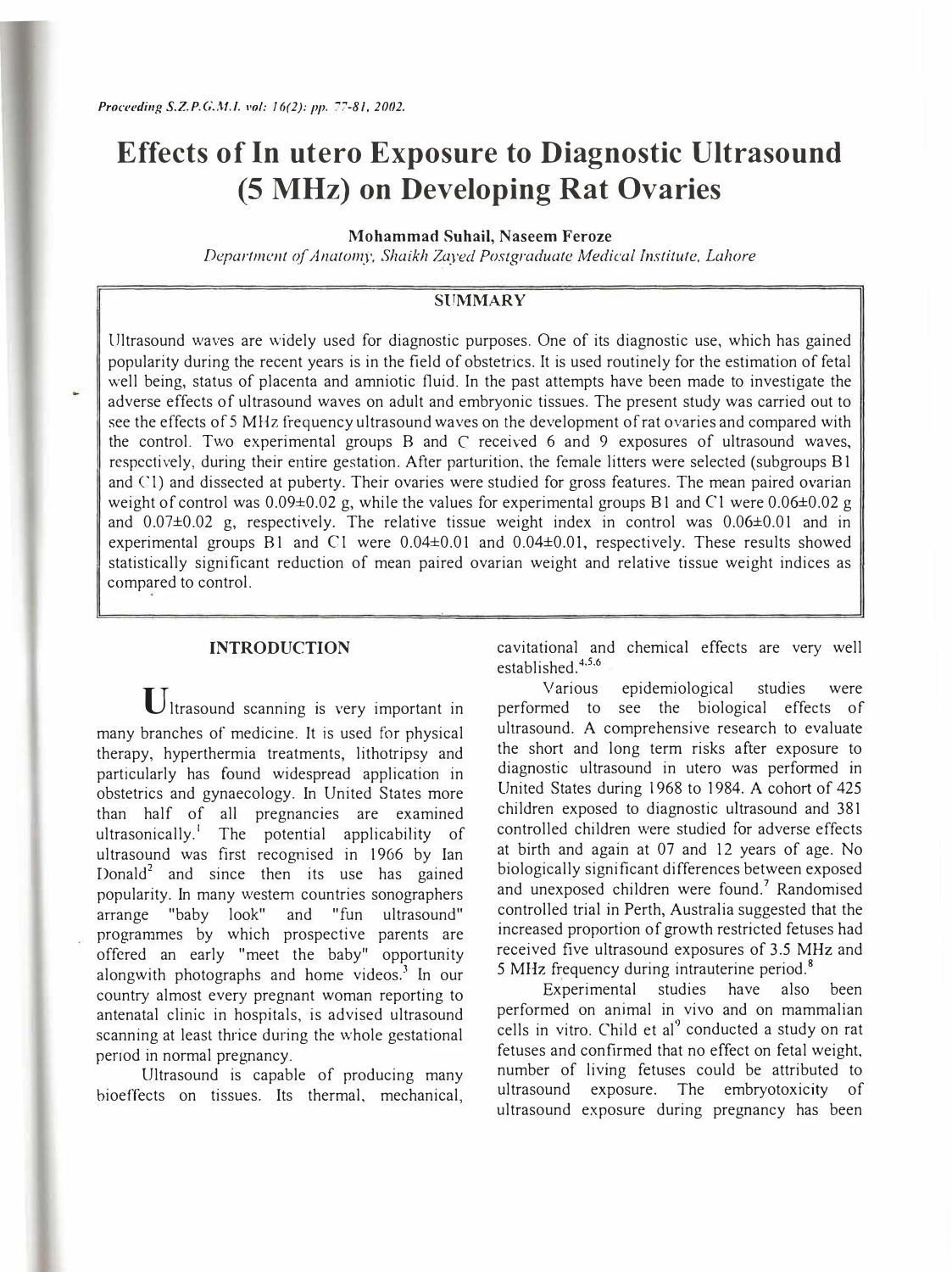# *Suhail and Feroze*

investigated in mice, using 1 Mhz frequency continuous wave ultrasound. Results showed that there was a slight increase in the incidence of malformed fetuses and occurrence of multiple malformations in individual fetuses as intensity of the ultrasonic exposure increased.<sup>10</sup> The bioeffects of ultrasound exposure of 7.5 MHz frequency on monkeys during gestational period showed significant reduction in birth weight and crown rump length.<sup>11</sup>

There is little information, regarding 'the effects of ultrasound waves on intrauterine development of gonads specially the ovaries. As replicating cells are in general more susceptible to external stimuli,<sup>12</sup> so it may be speculated that the probability of damage following ultrasound exposure might be higher in developing ovaries as compared to adult tissues. Therefore, the present study was designed to see the effects of ultrasound waves on female rat ovaries. exposed to ultrasound during fetal period.

# **MATERIALS ANQ METHODS**

Forty adult (70-75 days old) female albino rats weighing 200 to 300 grams and fifteen male rats, weighing 400 to 450 grams were obtained from department of Animal Nutrition, Agricultural University, Faisalabad for this study. The rats were housed in a big air conditioned room of the animal house of Zoology Department, University of Punjab, Quaid-e-Azam Campus Lahore.

The rats were provided with commercial chick feed No. 1.

Every 1 kg of chick feed No: I contained following ingredients

| 1.  | Maize          | $150 \text{ gm}$ |
|-----|----------------|------------------|
| 2.  | Rice broken    | 280 gm           |
| 3.  | Wheat          | $250$ gm         |
| 4.  | Cotton meal    | $20 \text{ gm}$  |
| 5.  | Corn G meal    | $20 \text{ gm}$  |
| 6.  | Canola meal    | $40 \text{ gm}$  |
| 7.  | Guar meal      | 30 gm            |
| 8.  | Soya Bean meal | $100 \text{ gm}$ |
| 9.  | Fish meal      | $60 \text{ gm}$  |
| 10. | Molasses       | 30 gm            |
| 11. | Lime stone     | $10 \text{ gm}$  |
|     |                |                  |

| 12. | Di cal phos  | $7 \text{ gm}$ |
|-----|--------------|----------------|
|     | 13. L-Lysine | $0.8$ gm       |
| 14. | DL-Meth      | $0.7$ gm       |
| 15. | Premix       | $1.5$ gm       |

The following ingredients were added for every 05 kilograms of the chick feed.

|  | Wheat flour | $= 2\frac{1}{2}$ kg |
|--|-------------|---------------------|
|--|-------------|---------------------|

2. Molasses  $=1 \text{ kg}$ 

3. Fish meal **<sup>=</sup>**100 gm

This feed was given to the rats. ad libitum. Continuous supply of fresh water was also provided. Temperature of the animal house was maintained between 22°C to 25°C with 12 hourly light and dark cycles.<sup>13</sup> The rats were allowed to acclimatize for two weeks before the start of experiment.

At the end of two weeks the rats were weighed and an average weight gain of 25 grams per rat was noted. The female rats were then randomly divided into three groups:

- **1. Control (Group A):** 10 female rats were selected for this group.
- 2. **Experimental (Group B):** 15 female rats were selected for this group.
- 3. **Experimental (Group C):** 15 female rats were selected for this group.

## **Conception of Rats**

For the conception, three female and one male rats were placed in a cage for six days and then the male was removed. In this manner all the forty<br>female rats were allowed to conceive female rats were allowed to conceive simultaneously.

The pregnancies were confirmed by the examination of vaginal plug, the appearance of which was counted as day first of gestation. The total gestation period in rats ranges from 20 to 22 days which in this study was divided into three trimester; each of 07 days.

Further experimental procedure was as follows.

# **1. Control (Group A)**

10 pregnant rats of this group were allowed to complete their gestational period without exposure to ultrasound waves.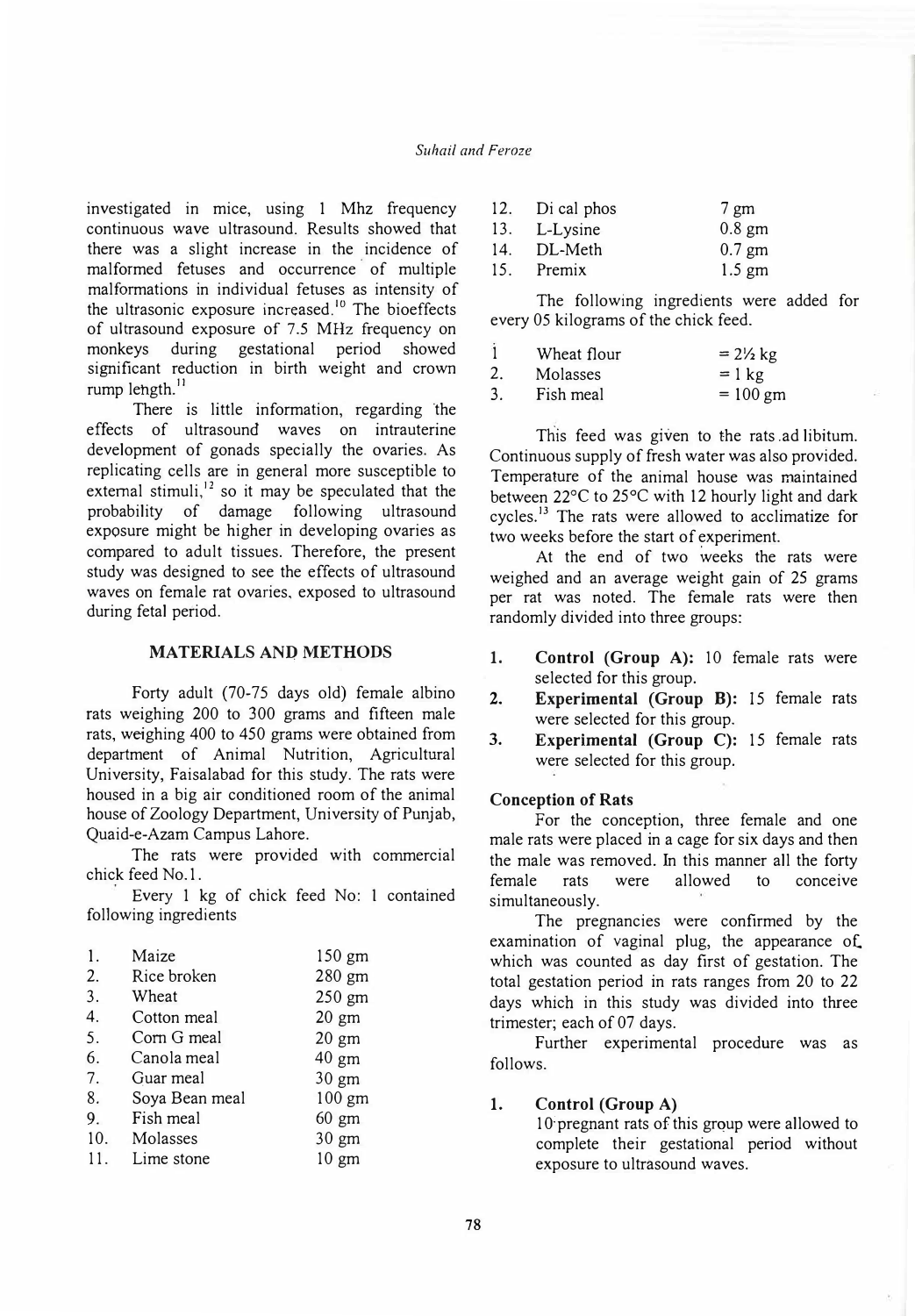#### 2. **Experimental (Group B)**

15 pregnant rats of this group received ultrasound waves exposure, of 5 MHz frequency, twice weekly i.e. 06 exposures during entire gestation. The time for each exposure was five minutes in each rat.

#### **3. Experimental (Group C)**

15 pregnant rats of this group received ultrasound waves exposure of 5 MHz frequency, thrice weekly for a period of five minutes each time i.e 09 exposures during entire gestation.

## **Procedure of Exposure to Ultrasound Waves**

Toshiba, model SAL 32A linear array probe with 5MHz frequency was used. The rats were taken in groups from Zoology Department, University of Punjab (new campus), Lahore to department of surgery, Shaikh Zayed Hospital, Lahore. Skin infront of abdomen and pelvis of each experimental rat was shaved for smooth conduction of ultrasound waves. With the help of an assistant the rats were laid down on a metallic board by holding fore and hind limbs. After applying coupling agent (liquid paraffin), the 5 MHz frequency transducer was applied on the abdomen and the transducer was rotated slowly over the abdomen for five minutes.

This technique allowed whole body exposure of embryos and fetuses of rats, to ultrasound waves since the size of embryos and fetuses of rats are quiet small as compared to size of ultrasound transducer so there was high chance of exposure to ovaries besides other organs.

#### **Further methodology**

After the parturition of group A, B and C, only female litters were selected for further procedures which was as follows:

# **Subgroup Al, Bl and Cl.**

The female offsprings from group A,B and C were then subgrouped as groups,  $A1$ ,  $B1$  and  $C1$ , respectively and were placed in separate cages with proper labeling. They were nourished and allowed to grow and all the subgroups were dissected at day 70 after weighing each rat. Their ovaries were removed and were placed on blotting paper, to make them free of surrounding fluid. The detailed study of gross features of ovaries was then carried out. The following gross parameters were considered.

# **1. Body Weight**

The body weight of each animal was recorded at the end of experiment just before they were sacrificed.

## 2. **Gross Appearance of Ovaries.**

The shape, colour, vascularity and weight of paired ovaries were recorded soon after dissection.

#### **3. Relative Tissue Weight Index (RTWI).**

This was calculated by the following formula:-

Mean weight of paired ovaries (g)  $RTWI: =$  $- x 100$ Mean body weight (g)

## **Statistical Analysis**

The paired ovarian weight and relative tissue weight index was analysed statistically by one way ANOVA. The p value  $\leq 0.05$  being significant for all analysis.

#### **RESULTS**

## **General physical examination**

All the animals of control and experimental groups were found to be active and healthy at the time of sacrifice. Their feedihg behaviour was normal and showed no sign of any ailment. No gross congenital abnormality in control and experimental animals was observed.

#### **Gross appearance of ovaries**

The ovaries were soft in consistency and well vascularised in control as well as in experimental animals. The ovaries looked pinkish in control but reddish in both experimental groups.

# **Mean paired ovarian weight and relative tissue weight index (RTWI)**

The mean weight of paired ovaries in control was found to be 0.09±0.02g, while the values for the experimental groups BI and Cl turned out to be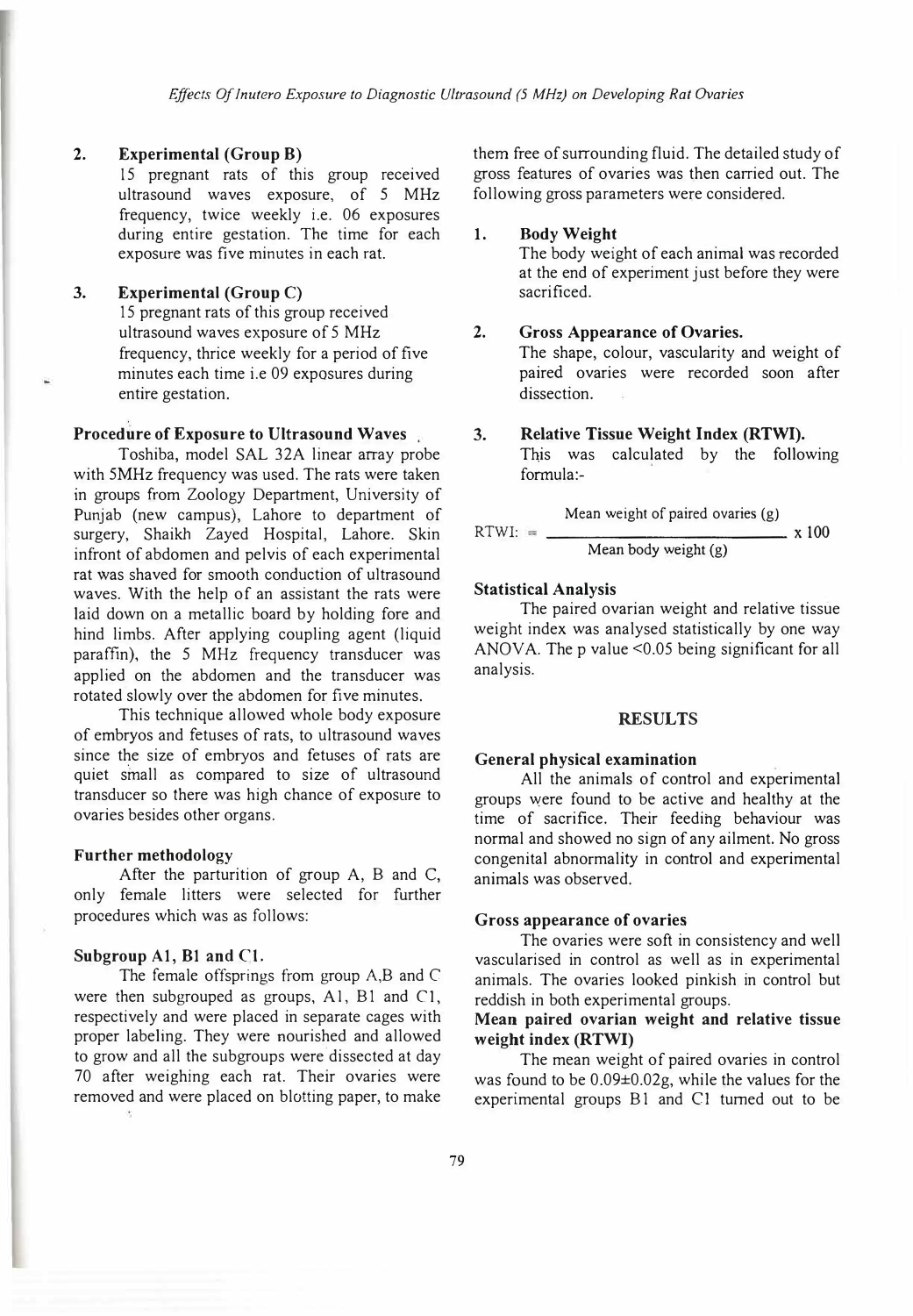$0.06\pm0.02$ g and  $0.07\pm0.02$ g, respectively (Table 1). The mean weight of paired ovaries in both the experimental groups reduced significantly as compared to control values whereas the comparison between groups Bl and Cl showed non-significant difference, p>0.05 (Table 2).

Table I: Body weight, paired ovarian weight and relative tissue weight index (RTWI) of 70 days old control and experimental animals.

| Group                      | n  | Body<br>weight $(g)$ | Paired<br>ovarian<br>weight (g) | <b>RTWI</b>     |
|----------------------------|----|----------------------|---------------------------------|-----------------|
| A1 (Control)               | 10 | $155.1 \pm 4.20$     | $0.09 \pm 0.02$                 | $0.06 \pm 0.01$ |
| R1<br>(Experimental)       | 15 | $162\pm4.45$         | $0.064\pm0.02$                  | $0.04 \pm 0.01$ |
| $\Gamma$<br>(Experimental) | 15 | $163.2 \pm 4.82$     | $0.07 \pm 0.02$                 | $0.04 \pm 0.01$ |

Values given are Mean±SD

Table 2: Effect of diagnostic ultrasound (5 MHz) on paired ovarian weight

| Source of<br>variation | Sum of<br>squares<br>(SS) | Degree<br>οf<br>freedom<br>(DF) | Mean<br>square<br>(MS) | Variation<br>ratio $(F)$ |
|------------------------|---------------------------|---------------------------------|------------------------|--------------------------|
| Between<br>levels      | 0.00489                   | $\overline{2}$                  | 0.002445               | 8.85                     |
| Residual               | 0.01022                   | 37                              | 0.0002762              |                          |
| Total                  | 0.01511                   | 39                              |                        |                          |
| AI V BI                | 0.004704                  |                                 | 0.004704               | 17.03                    |
| AYVI                   | 0.0027307                 |                                 | 0.0027307              | 9.88                     |
| BI VCl                 | .000333                   |                                 | 0.000333               | $1.206^{+4}$             |

 $Al =$  Control group

 $B1 =$  Experimental group received 6 exposures of ultrasound in utero .

 $Cl =$  Experimental group received 9 exposures of ultrasound in utero.

Significant differences are indicated by asterics:

\*\*  $=$  P < 0.01

\*\*\*  $=$  P < 0.001

++ indicate non significant difference P > 0.05 Based on one way ANOVA.

The relative tissue weight index in control was found to be 0.06±0.01, while the values for the experimental groups B1 and C1 turned out to be  $0.04 \pm 0.01$  and  $0.04 \pm 0.01$ , respectively (Table 1). The relative tissue weight indices in both he experimental groups showed significant reduction as compared to control situation, whereas the comparison between experimental groups B1 and C1 showed non-significant difference,  $p>0.1$  (Table 3).

| Table 3: | Effect of Diagnostic ultrasound (5 MHz) on |  |
|----------|--------------------------------------------|--|
|          | relative tissue weight index:              |  |

| Source of<br>variation | Sum of<br>squares<br>(SS) | Degree of<br>freedom<br>(DF) | Mean<br>square<br>(MS) | Variation<br>ratio $(F)$ |
|------------------------|---------------------------|------------------------------|------------------------|--------------------------|
|                        |                           | $\sqrt{2}$                   |                        |                          |
| <b>Between</b>         | 0.002                     | $\overline{c}$               | 0.001                  | 11.6                     |
| levels                 |                           |                              |                        |                          |
| Residual               | 0.00319                   | 37                           | 0.0000862              |                          |
| Total                  | 0.00519                   | 39                           |                        |                          |
| AI V BI                | 0.0023207                 |                              | 0.0023207              | 26.922                   |
| AIVC1                  | 0.0016007                 |                              | 0.0016007              | 18.569**                 |
| B1VC1                  | 0.0000833                 |                              | 0.0000833              | $0.966$ <sup>**</sup>    |

 $Al =$  Control group

B1 = Experimental group received 6 exposures of ultrasound in utero.

 $Cl =$  Experimental group received 9 exposures of ultrasound in utero.

Significant differences are indicated by asterics:

 $= P < 0.001$ 

++ indicate non significant difference P > 0.05 Based on one way ANOVA.

#### DISCUSSION

Ultrasound exposure of 5MHz frequency to rat's fetuses in the present study, resulted in significant reduction of mean paired ovarian weight as well as the relative tissue weight indices as compared to the control values. In this study two experimental groups received 6 and 9 exposures of ultrasound waves. The comparison between the two experimental groups revealed non-significant difference. These results indicate that increasing the number of exposure of 5 MHz frequency ultrasound waves during gestation did not produce more adverse effects on mean paired ovarian weight and relative tissue weight indices in rats.

Ultrasound exposure is well known for its adverse effects on various adult body tissues in general.<sup>14,15</sup> Adverse effects of ultrasound on embryonic tissues are also known. For instance, destruction of embryonic tissues and distortion of development of amphibian embryos with 0.88 MHz frequency ultrasound waves.<sup>16</sup>

Regarding fate of development of embryonic ovaries exposed to ultrasound, there is practically no